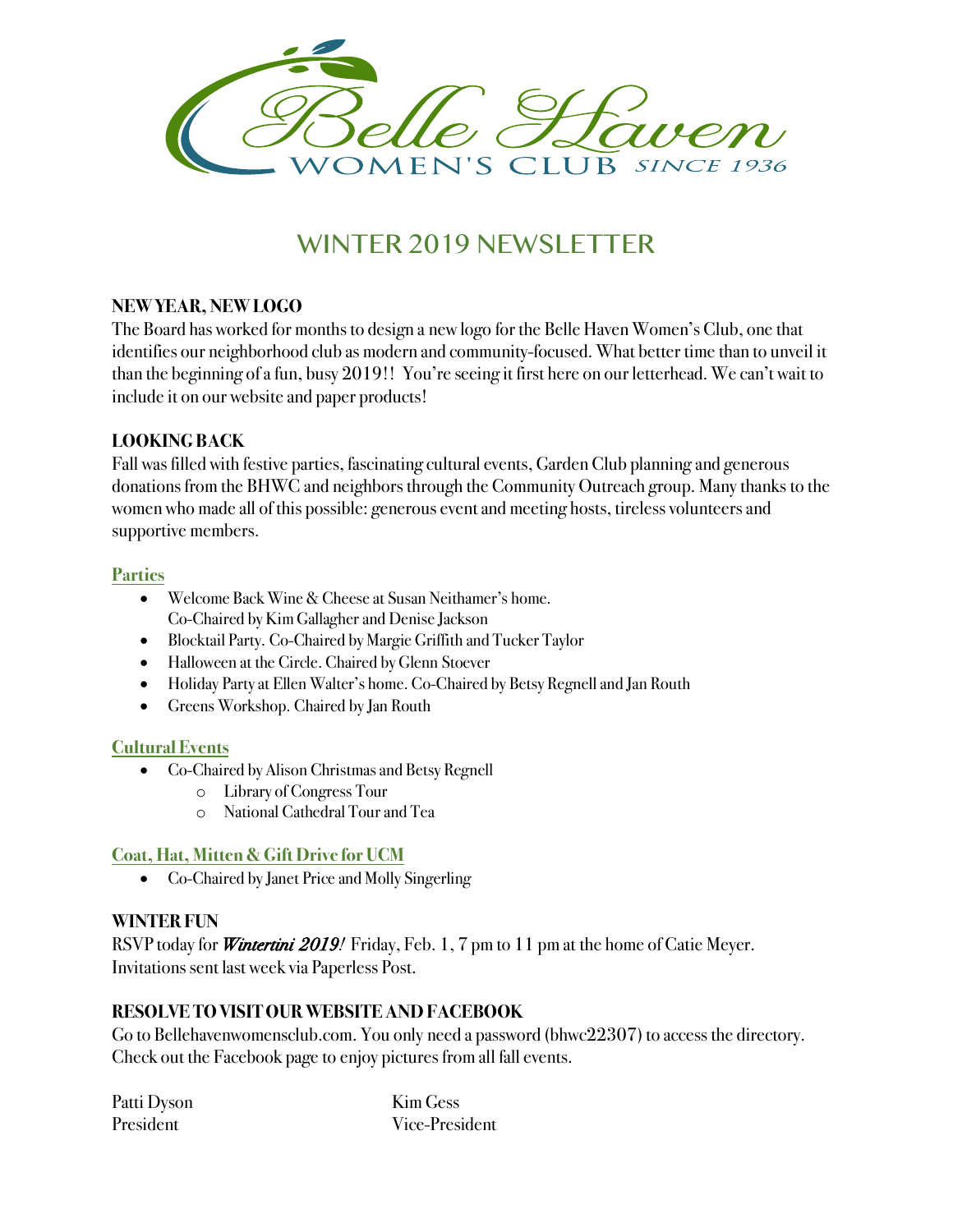# WINTER CAI ENDAR

#### **January 2019**

#### **February 2019**

**Friday, February 1 Wintertini**

### **March 2019**

**Monday, January 7 BHWC Board Meeting** 7:00pm At the home of Susan Golightly

**Tuesday, January 8 Community Outreach Meeting** 10:00am At the home of Lura Nell Mitchell

7:00-11:00pm At the home of Catie Meyer Co-Chairs: Emily Goetzman and Landon Holden

**Monday, February 4 BHWC Board Meeting** 7:00pm At the home of Vicki Coward

**Tuesday, February 12 Community Outreach Meeting** 10:00am At the home of Maria Moux

**Tuesday, February 12 Internet Safety Presentation** 7:00pm At the home of Vicki Coward

**Tuesday, February 26 National Gallery of Art – French Collection** 10:30am Jennifer Jacobs – NGA Docent

**Monday, March 4 BHWC Board Meeting** 7:00pm At the home of Lura Nell Mitchell

**Saturday, March 9 St. Patrick's Day Parade** 4:30pm Chair: Michele Gibbons Community Outreach collecting nonperishable food and diapers for UCM and TCC

**Tuesday, March 12 Community Outreach Meeting** 10:00am At the home of Betty Demarest

**Tuesday, March 19 Garden Club Meeting** 10:00am-12:00pm Annual White Elephant Swap At the home of Susan Golightly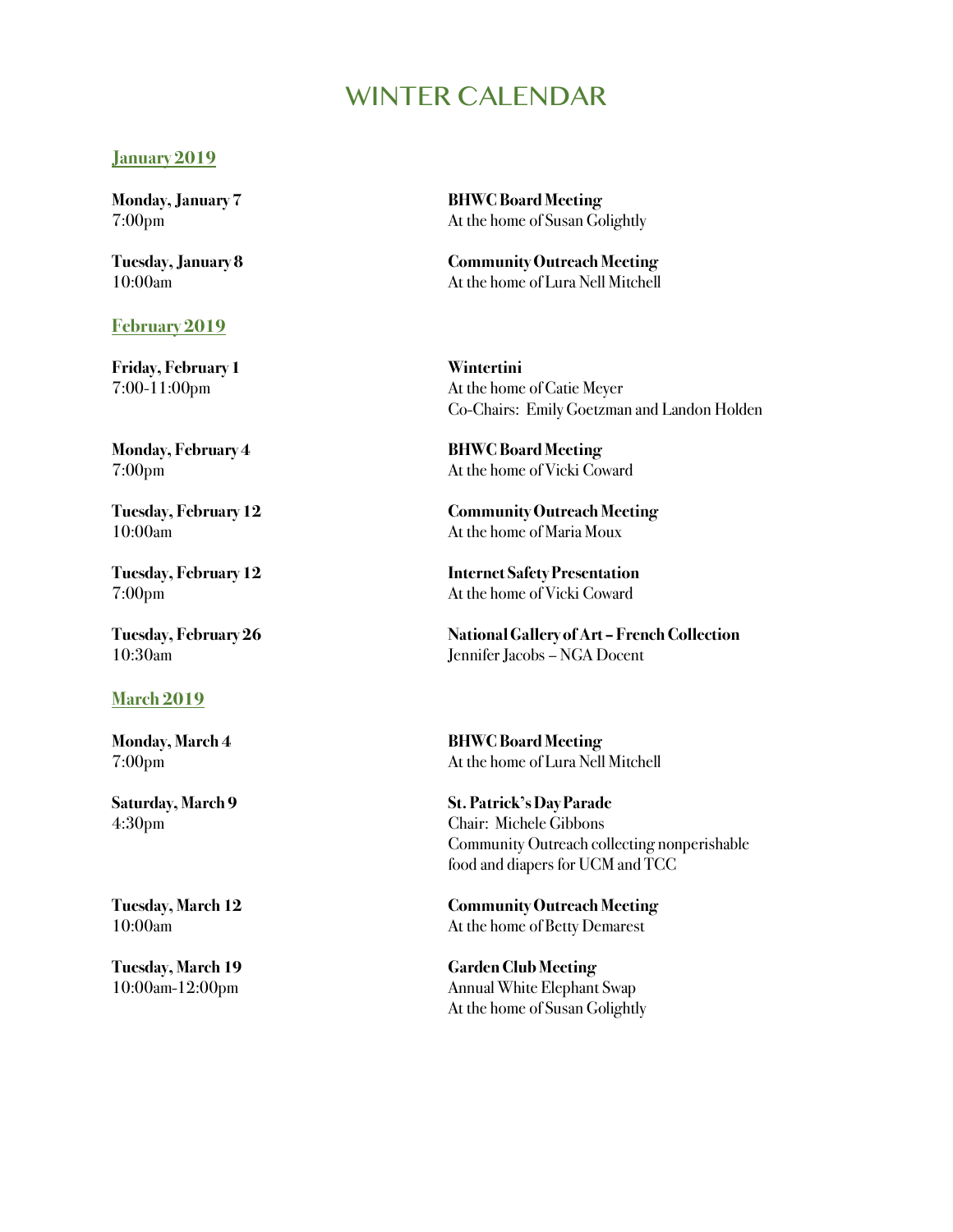# WELCOME OUR NEW NEIGHBORS

Anna Kehrwieder Jessica Murray

6200 Tally Ho Ln. 6035 Woodmont Rd.

# Garden Club

The Belle Haven Garden Club kicks off spring with our annual **White Elephant Swap** at 10:00 am, **Tuesday, March 19** at Susan Golightly's home. This event is a great opportunity to share garden and household items that you once cherished but would like to pass on -- and a great chance to find something new to love. It is a round-robin swap, and we swap till we drop!

Again, this year, the Garden Club will take a **field trip during Virginia Historic Garden Week** (April 27 – May 4). We will tour Park Avenue in **Richmond's Fan District** on **Wednesday, May 1**. The Fan District is the largest Victorian residential neighborhood in the country, consisting of middle- to late- $19<sup>th</sup>$  and  $20<sup>th</sup>$  century homes. The homes and gardens are open from 10:00 am to 4:00 pm. We will make time for lunch during the tour.

We will offer two more exciting field trips in June. Details will be highlighted in the spring newsletter. All Garden Club activities and information on gardening in the area can be found at www.bellehavengardenclub.com.

# Community Outreach

The Community Outreach section of the BHWC held their festive Holiday luncheon in December. Warm friendships and delicious food were enjoyed by all who attended.

Our February 12 meeting will be held at the home of Maria Moux at 10:00 am.

At the St. Patrick's Day Parade on March 9, we will collect nonperishable food for UCM and diapers for the Campagna Center. We want to thank the entire neighborhood in advance for generously supporting this endeavor through the years.